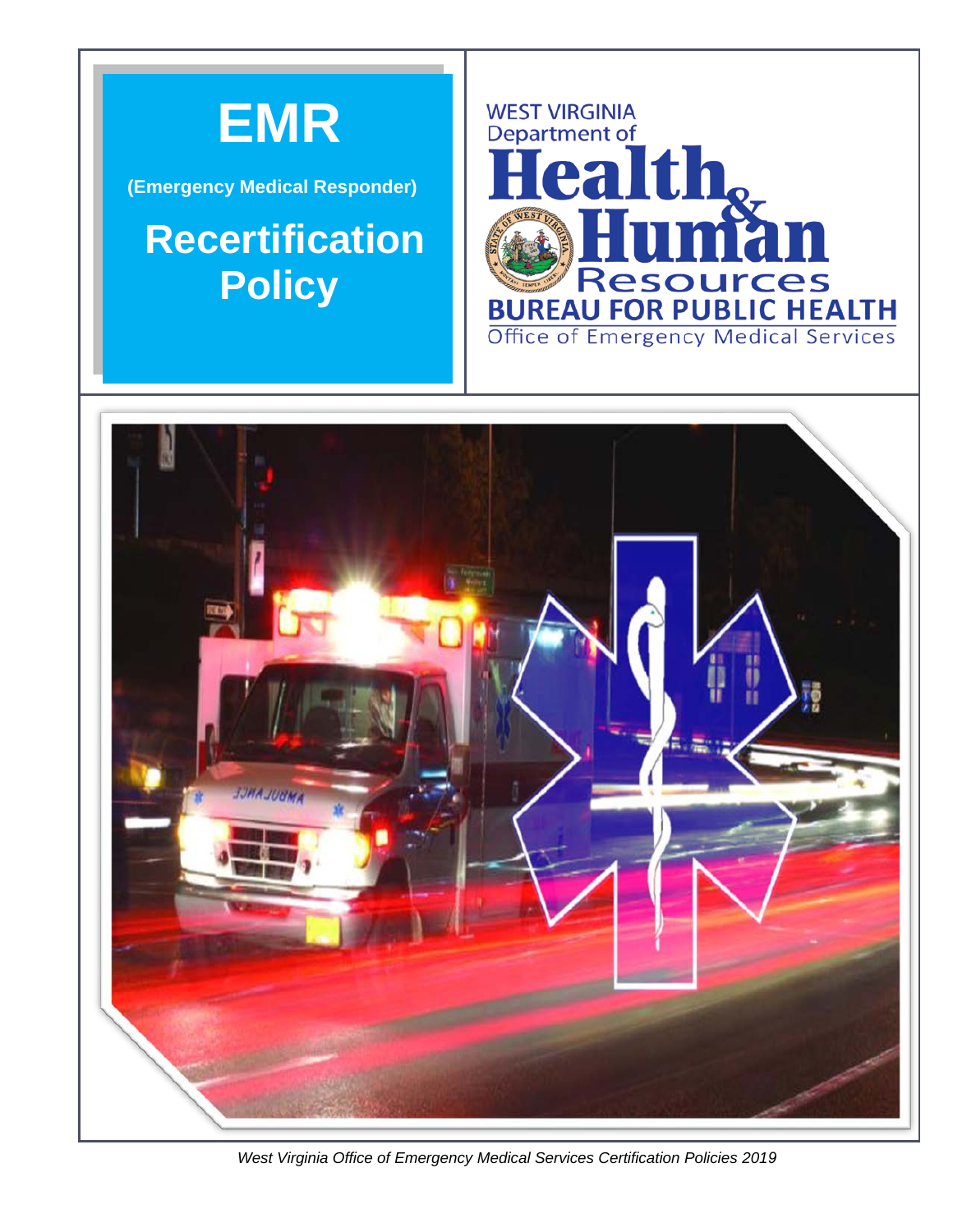

**PURPOSE:** To establish standard requirements to be met by all applicants seeking to become recertified as an Emergency Medical Responder in West Virginia.

**POLICY:** To ensure consistent standards and procedures for recertifying as an Emergency Medical Responder (EMR) in West Virginia.

### **PROCEDURE/REQUIREMENTS:**

- **A.** West Virginia EMR certifications shall expire September 30.
- **B.** Submit a current complete online application to WVOEMS between January 1 and June 30 prior to the end of the applicant's certification period. Online application available at [www.wvoems.org/](http://www.wvoems.org/)ecert. The application deadline is 90 days prior to expiration. Example: expire September 30 must submit by June 30.
	- 1. Submit the appropriate fees as required in WV §64 CSR 48-6.9.
	- 2. Continuously meet all requirements for EMS personnel as described in WV §64 CSR 48.
	- 3. Disclose any limitation or exclusion by any EMS agency, EMS Medical Director, or any other healthcare profession certification or licensing authority in any state, territory, or the U.S. Military Services.
- **C. West Virginia Recertification Course –** All West Virginia certified EMRs are required to meet recertification course standards as outlined below. Satisfaction of West Virginia recertification course standards may be obtained through either of the following two mechanisms:
	- 1. **Successful completion of the National Component of the National Registry's National Continued Competency Program (NCCP)**

-OR-

2. **Successful completion of an EMR refresher course approved by WVOEMS. This course consists of 3 modules. (The approved EMR refresher course shall satisfy all topic requirements as outlined in the**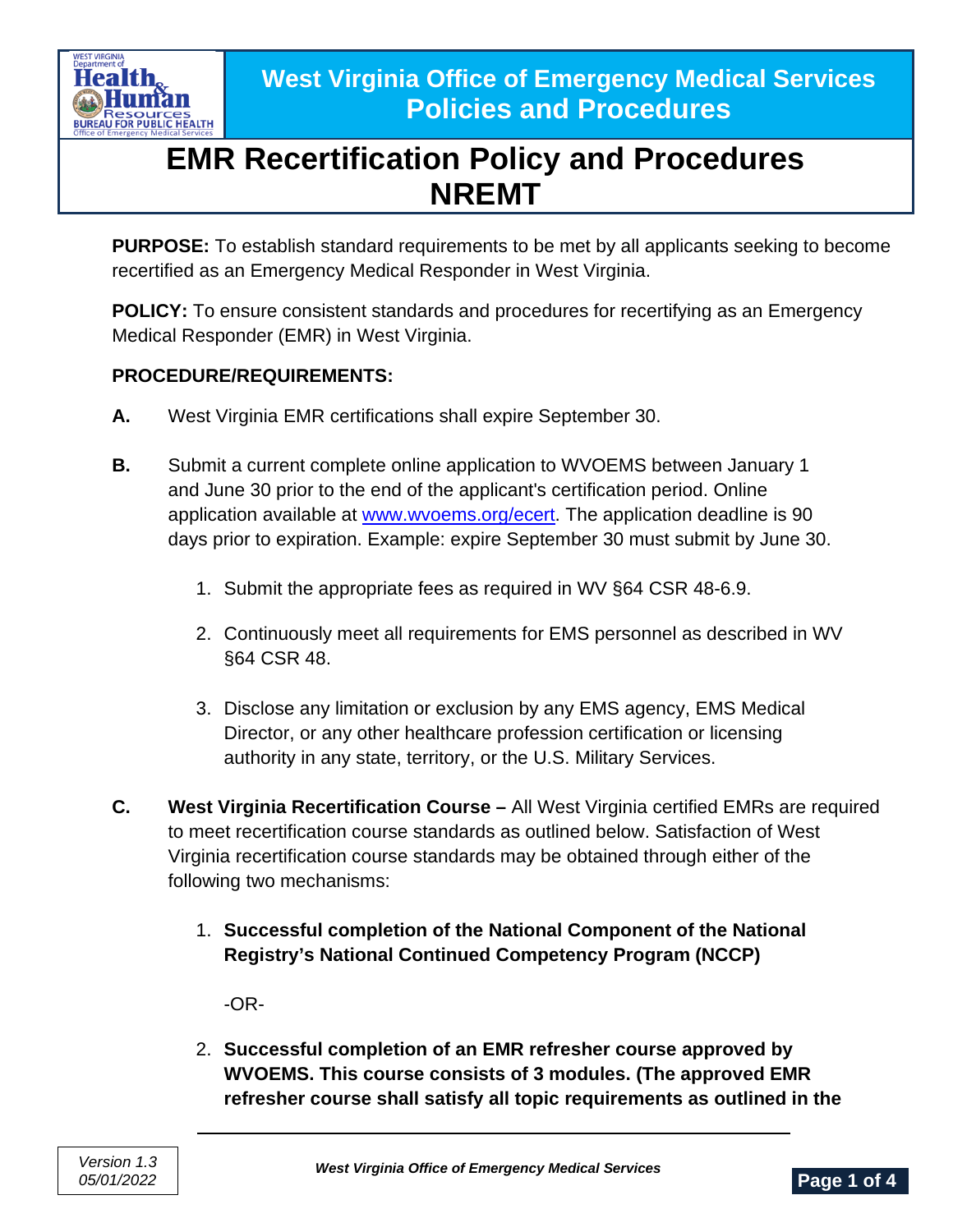

**National Component of the Registry's National Continued Competency Program (NCCP) and may be used to satisfy the National Component for National Certification.)**

Both options require completion of the WVOEMS State and Federal requirements per respective policy. Application of hours to meet the National Registry NCCP model in another state SHALL NOT constitute meeting the requirement for State certification in West Virginia.

Skills assessments are required for each discipline and will be validated through Medical Director verification in the National Registry online platform. Skills at the EMR level may be completed through a WVOEMS approved training skills module.

If utilizing the WVOEMS Modular Recertification, providers must complete all three **(3)** modules of the WVOEMS approved refresher course. These modules shall be submitted in Continuum.

Application of hours to meet the National Registry NCCP model in another state SHALL NOT constitute meeting the requirement for State certification in West Virginia.

- **D. Additional Continuing Education** In addition to maintaining National Registry certification, providers education shall be verified through an attestation statement submitted as part of your WVOEMS EMS application and shall be subject to audit at any time during the certification/recertification process or during an active investigation.
	- 1. Haz Mat awareness meeting OSHA 1910.120 or higher standards. *(3 hours awarded and required* annually.*)*
	- 2. MCI or Disaster Management related training to include mass casualty drills totaling a minimum of **2 hours** biennially. (4 hours per WVOEMS Recertification)
	- 3. Successfully complete an approved CPR training/refresher course meeting WV §64 CSR 48-6.7.a.4 at the professional/healthcare provider level. *(4 hours awarded* every 2 years)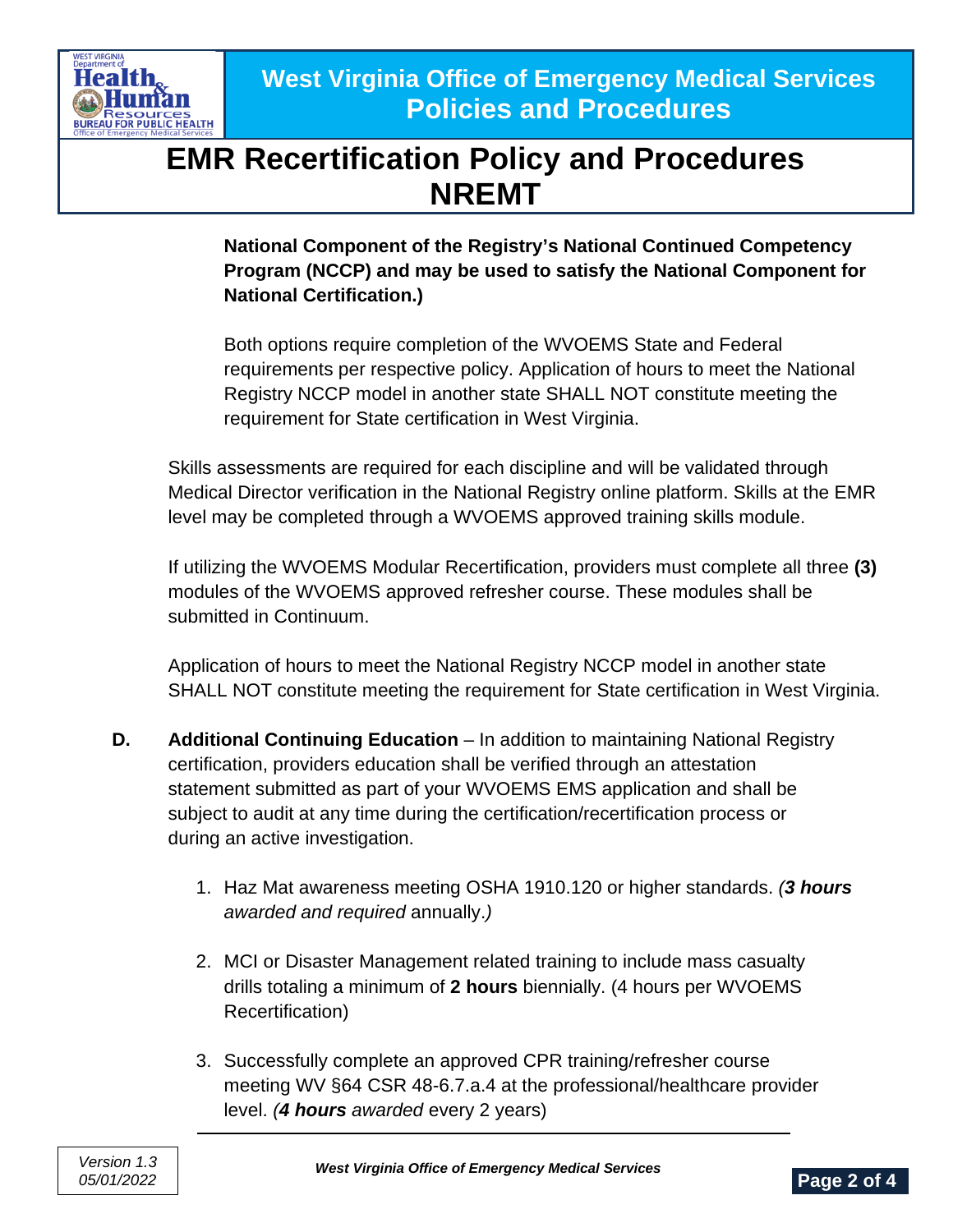

- **E. Skills Requirement** providers must successfully complete all skills assessments outlined for the EMR level in the WVOEMS Education Approval Policy. The required skills may also be obtained by completing Module 3 of the WVOEMS approved EMR refresher course.
- **F. On-Line Courses** Distributive education will be accepted in accordance with National Registry and the WVOEMS policy.
- **G. National Registry:** EMRs recertify utilizing National Registry in the following manner:
	- a. Complete all requirements for recertification outlined by National Registry.
	- b. Proof of education shall be submitted to National Registry online platform.
- **H. Important Notice:** An EMR/EMT/AEMT/Paramedic certified by WVOEMS must be continually certified by the National Registry of Emergency Medical Technicians (NREMT) during the duration of your WVOEMS certification. Failure to retain uninterrupted National Certification will result in the immediate suspension of your WVOEMS certification and your right to practice in West Virginia.

#### **I. Lapse in Certification – West Virginia**

- a. Candidates that maintain continuous National Registry certification but have allowed their West Virginia certification to expire may regain West Virginia certification by completing all of the following:
	- 1. WVOEMS online recertification application available at [www.wvoems.org/ecert](http://www.wvoems.org/ecert)
	- 2. Meet all requirements of "D and E" above.

### **J. Lapse in Certification – National Registry**

If a candidate's EMR state license has lapsed, or National EMR Certification has lapsed, the candidate must complete an entire state-approved Emergency Medical Responder (EMR) course and complete the cognitive and psychomotor examinations.